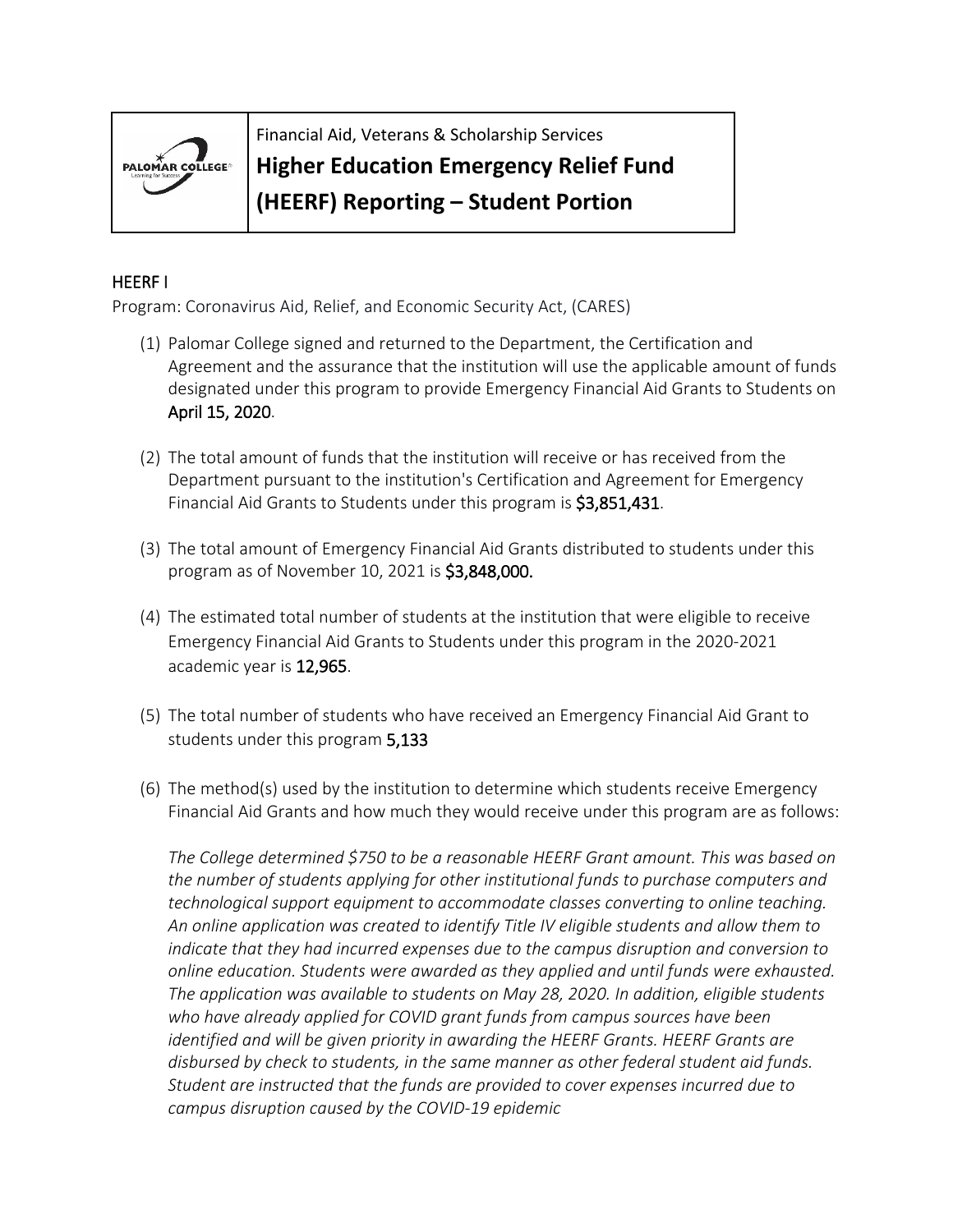(7) [Instructions, directions, or](https://www2.palomar.edu/pages/fa/emergency-funding-heerf-grants/) guidance provided by the institution to students concerning the Emergency Financial Aid Grants are as follows:

*The Palomar COVID-19 Grant online application is available on your MyPalomar page if you are enrolled in classes & have filed the following:*

*- 2020-2021 [FAFSA \(Free Application for Federal Student Aid\)](https://studentaid.gov/h/apply-for-aid/fafsa)*

*-2020-2021 [CADA \(California Dream Application\)](https://dream.csac.ca.gov/)*

*The application lists the eligibility criteria. You will also be asked to identify one or more COVID-19 expenses you have incurred due to COVID-19*

*<https://www2.palomar.edu/pages/fa/emergency-funding-heerf-grants/>*

## HEERF II

Program: Coronavirus Response and Relief Supplemental Appropriations Act, 2021 (CRRSAA)

- (1) Palomar College signed and returned to the Department, the Certification and Agreement and the assurance that the institution will use the applicable amount of funds designated under this program to provide Emergency Financial Aid Grants to Students on DATE HERE.
- (2) The total amount of funds that the institution will receive or has received from the Department pursuant to the institution's Certification and Agreement for Emergency Financial Aid Grants to Students under this program is \$3,851,431.
- (3) The total amount of Emergency Financial Aid Grants distributed to students under this program as of November 10, 2021 is \$3,818,375.
- (4) The estimated total number of students at the institution that were eligible to receive Emergency Financial Aid Grants to Students under this program in the 2020-2021 academic year is 12,965.
- (5) The total number of students who have received an Emergency Financial Aid Grant to students under this program 6,713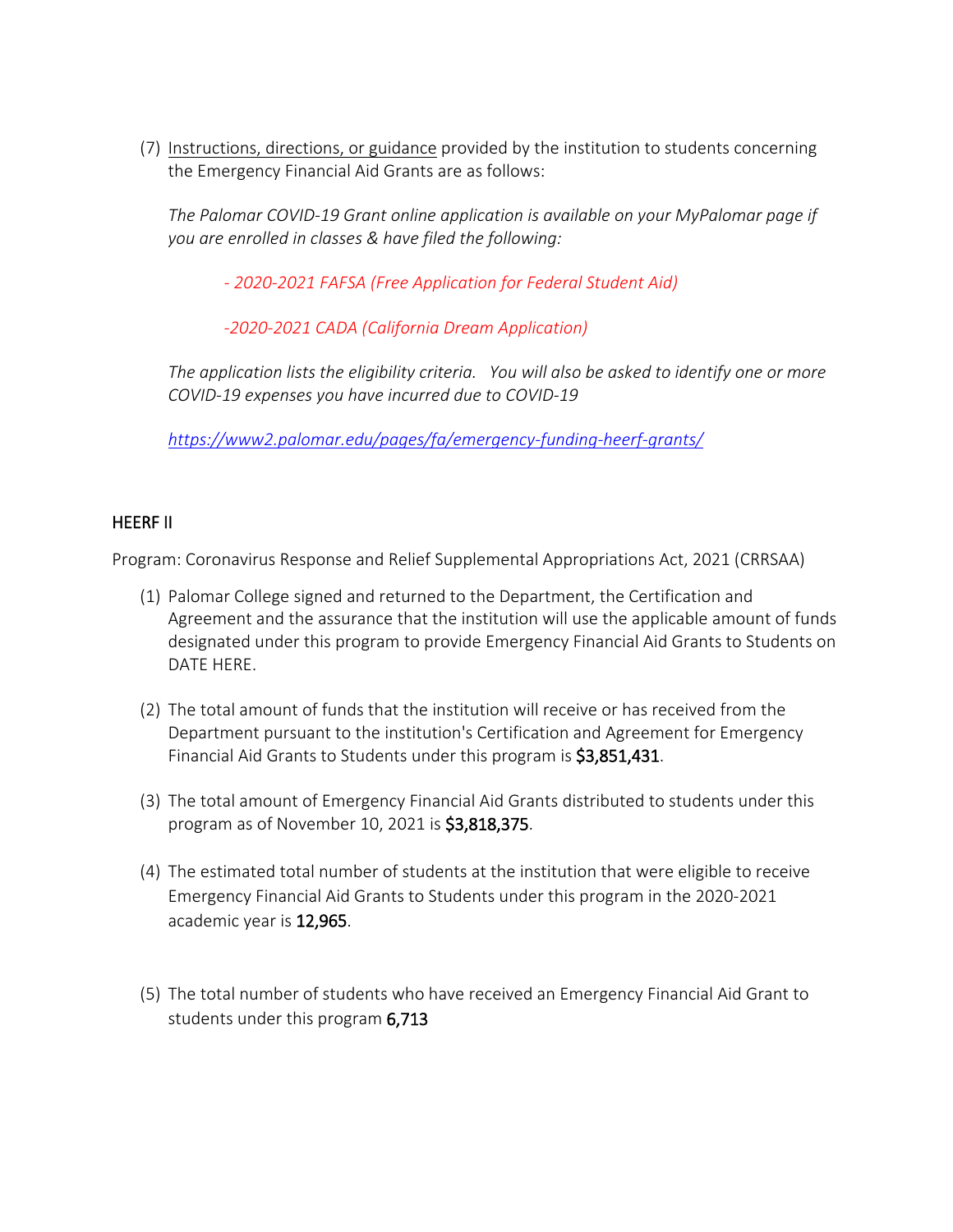(6) The method(s) used by the institution to determine which students receive Emergency Financial Aid Grants and how much they would receive under this program are as follows:

*All students to include non-credit are eligible to apply and receive funding up to \$1500.00 under this program. Students eligible to complete a FAFSA are required to do so, all students are a required to complete a short application which addresses need and related circumstances to the COVID-19 Pandemic.* 

(7) Instructions, directions, or guidance provided by the institution to students concerning the Emergency Financial Aid Grants are as follows:

*The Palomar COVID-19 Grant online application is available on your MyPalomar page if you are enrolled in classes & have filed the following:*

*- [2020-2021 FAFSA \(Free Application for Federal Student Aid\)](https://studentaid.gov/h/apply-for-aid/fafsa)*

*[-2020-2021 CADA \(California Dream Application\)](https://dream.csac.ca.gov/)*

*The application lists the eligibility criteria. You will also be asked to identify one or more COVID-19 expenses you have incurred due to COVID-19*

<https://www2.palomar.edu/pages/fa/emergency-funding-heerf-grants/>

## HEERF III

Program: American Rescue Plan (HEERF III)

- (1) Palomar College signed and returned to the Department, the Certification and Agreement and the assurance that the institution will use the applicable amount of funds designated under this program to provide Emergency Financial Aid Grants to Students on Date Here.
- (2) The total amount of funds that the institution will receive or has received from the Department pursuant to the institution's Certification and Agreement for Emergency Financial Aid Grants to Students under this program is \$15,470,070.
- (3) The total amount of Emergency Financial Aid Grants distributed to students under this program as of April 06, 2022 is \$14,711,600.